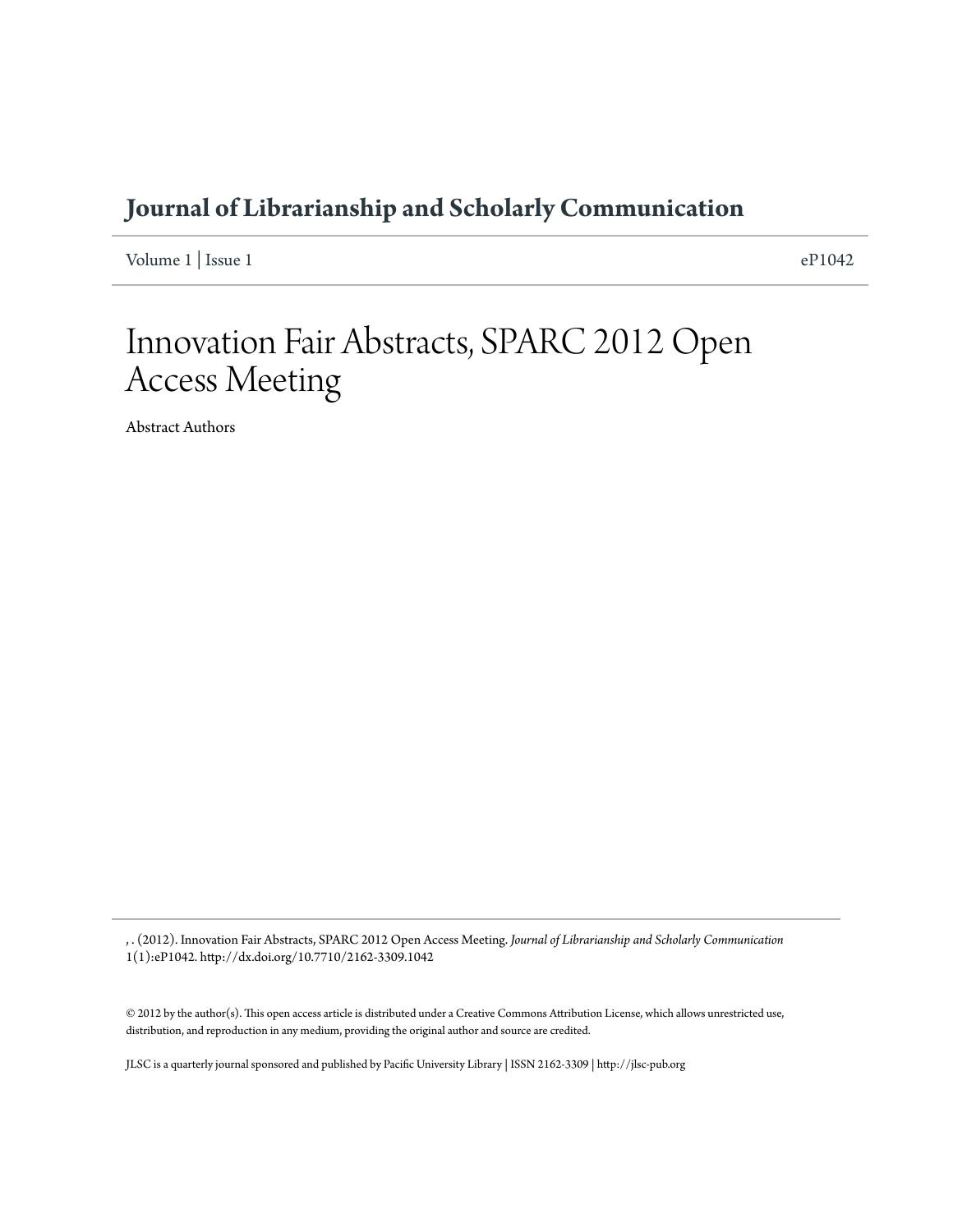**PRACTICE** 

# *Special Feature*

# Innovation Fair Abstracts

## SPARC Open Access Meeting *Kansas City | March 12 & 13, 2012*

## **About the SPARC Meeting**

SPARC (The Scholarly Publishing and Academic Resources Coalition) hosted its first North American meeting on Open Access in 2012. The first of its kind, the event expanded on the biennial SPARC Digital Repositories meeting.

Convened by the organization since 2004 and hosted in the UK, Europe, Japan, and North America, these meetings have played an integral part in advancing the potential of open online repositories to expand the dissemination of scholarship and transform scholarly communication.

### **About the Innovation Fair**

The Innovation Fair is a highlight of the biennial SPARC Open Access Meeting. Accepted participants provide rapid-fire presentations devoted to scholarly communications issues, sharing creative approaches to a diverse set of challenges. This year, a suite of librarians, technologists, research producers, and publishers presented, in no more than two minutes, innovative or creative approaches to: the use of open content, content discovery, value-added services, impact assessment, commercial innovation, and Open Access advocacy.

> **SPARC @ Open Access** Kansas City | March 12 & 13, 2012

SPARC is a registered trademark of [The Scholarly Publishing and Academic Resources Coalition.](http://www.arl.org/sparc/index.shtml) Information about SPARC and the Innovation Fair is © 2007-2012 SPARC, subject to a Creative Commons Attribution 3.0 License.



Abstracts © 2012 Abstract Authors. These abstracts are distributed under a Creative Commons Attribution 3.0 Unported License, which allows unrestricted use, distribution, and reproduction in any medium, provided the original author and source are credited.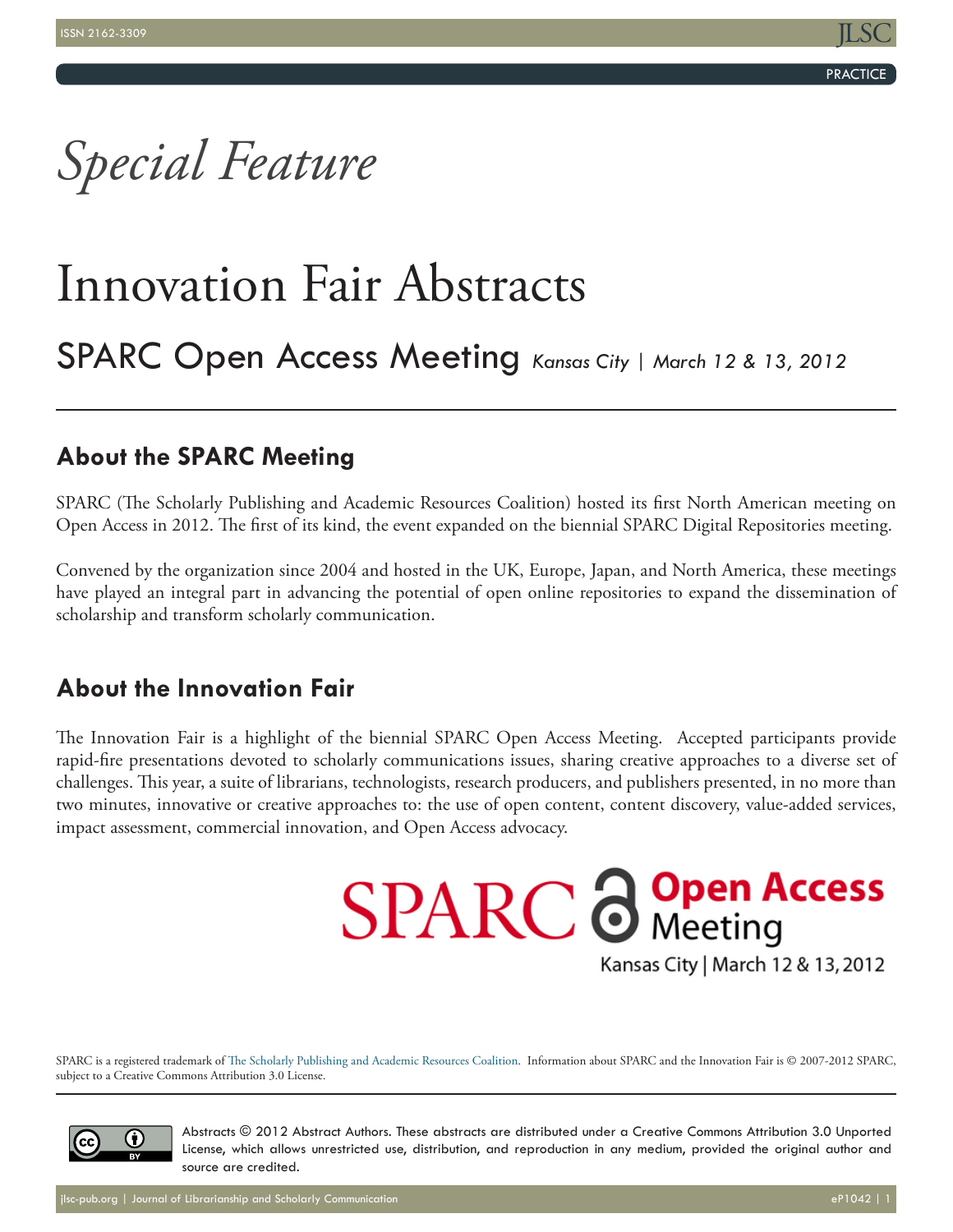#### **001. Tapping Technical Services for Institutional Repository Engagement**

Marianne Buehler, *University of Nevada, Las Vegas* 

As library budgets shrink and journal articles assume the lion's share of purchasing, there are fewer books added to the collection. Subsequently, technical services have changing priorities that affect their work. The staff has a valuable skill-set that can benefit an institutional repository (IR), improving the efficiency of processing and archiving. As catalogers, they have metadata expertise and their descriptive and analytic abilities are useful for creating item records that optimize search engine retrieval. Other technical services personnel may check article copyrights, utilizing Sherpa Romeo or publisher websites, scan archival or other print materials, manipulate multimedia files, and upload a variety of intellectual content.

With numerous personnel involved and engaged in the IR, it is essential to have a workflow process that identifies what steps have been completed and by whom. At the University of Nevada, Las Vegas Libraries, the Technical Services staff and manager have successfully built and pilot-tested a Drupal software installation to manage communication and tracking for multiple projects. The IR manager alerts staff to new repository content, adding details in the item-type sections. Anyone who "touches" the project makes notes of copyright checking or other activities, such as adding metadata.

Communication is facilitated from the initial acquisition of content by the IR manager to the: Item copyright check, processing details, final deposit, and quality control, all in one location. Utilizing this primary communication tool, IR staff has embraced their value-added activities and roles in the open access enterprise.

#### **Supplemental Content: [View/Download Buehler Poster](http://jlsc-pub.org/cgi/viewcontent.cgi?filename=0&article=1042&context=jlsc&type=additional)**

#### **002. Repositories for Social Science Data Collection**

#### Leslie Carr, *University of Southamptom*

Social scientists recognise the opportunity of the social Web (Twitter, Facebook, YouTube, email forums, etc.) as a source of data for research, but also the problem of the ephemeral nature of this data. We have been using a repository as mechanism for collecting such data for study over a long period, for preserving access to it, and for helping to analyse it. By embedding the repository into the research cycle from the very start, and by giving it a useful role in the research process, our aim is to encourage Open Access to the eventual research outcomes and the intermediate research data. The repository has been used by a research student who has collected 2.5 million tweets to study influence in the Twitter social network, and has deposited two OA preprints. It will be promoted to this year's cohort of Masters students for their summer research projects as part of our institution's new "Web Observatory" research agenda. This work complements our Research Data Repository activities, supported in the UK by JISC's IDMB and DataPool projects.

An example of the problems that social scientists face in using here-today-gone-tomorrow web-based resources in their research , is described by the Data Curation Centre at Edinburgh University: [http://www.dcc.ac.uk/news/challenges-](http://www.dcc.ac.uk/news/challenges-managing-social-media-research-data-researchers-perspective)managing-social-media-research-data-researchersperspective.

Further details about our repository/social media work can be found at [http://repositoryman.blogspot.com/2011/10/using-eprints](http://repositoryman.blogspot.com/2011/10/using-eprints-repositories-to-collect.html)[repositories-to-collect.html](http://repositoryman.blogspot.com/2011/10/using-eprints-repositories-to-collect.html).

#### **003. Springboard to Awareness: Student Publishing & Intellectual Entrepreneurship**

Stephanie Davis-Kahl, *Illinois Wesleyan University*

Building on a challenging curriculum for students majoring in Economics, and featuring excellence in critical thinking and writing, the Undergraduate Economic Review (UER) immerses students in an online publishing experience that reframes and expands their understanding of research, peer review and audience beyond the classroom. At the heart of publishing the UER, a born-digital, open access student journal, is the notion of intellectual entrepreneurship— "educating individuals who utilize their intellectual assets to add to disciplinary knowledge and social good." (Cherwitz)

A strong collaboration between the journal's faculty advisor, the Scholarly Communications Librarian and the student editor-in-chief provides the human infrastructure for the journal, and each partner brings complementary knowledge and expertise to the table to facilitate a successful experiential project for students. With the successful launch of this online journal, several challenges abound: the rising number of submissions, finding adequate incentives to increase the pool of student reviewers, developing editorial talent over time, assessment of student editors' and reviewers' experiences, and marketing the journal effectively. Amid these challenges lies the educative imperative to keep Open Access tenets at the forefront of discussions and teachable moments with established and emerging scholars alike to prime them for further action and advocacy. Assessment of students' understanding of Open Access is underway and will be reported on during this presentation.

#### **Supplemental Content: [View/Download Davis-Kahl Poster](http://jlsc-pub.org/cgi/viewcontent.cgi?filename=1&article=1042&context=jlsc&type=additional)**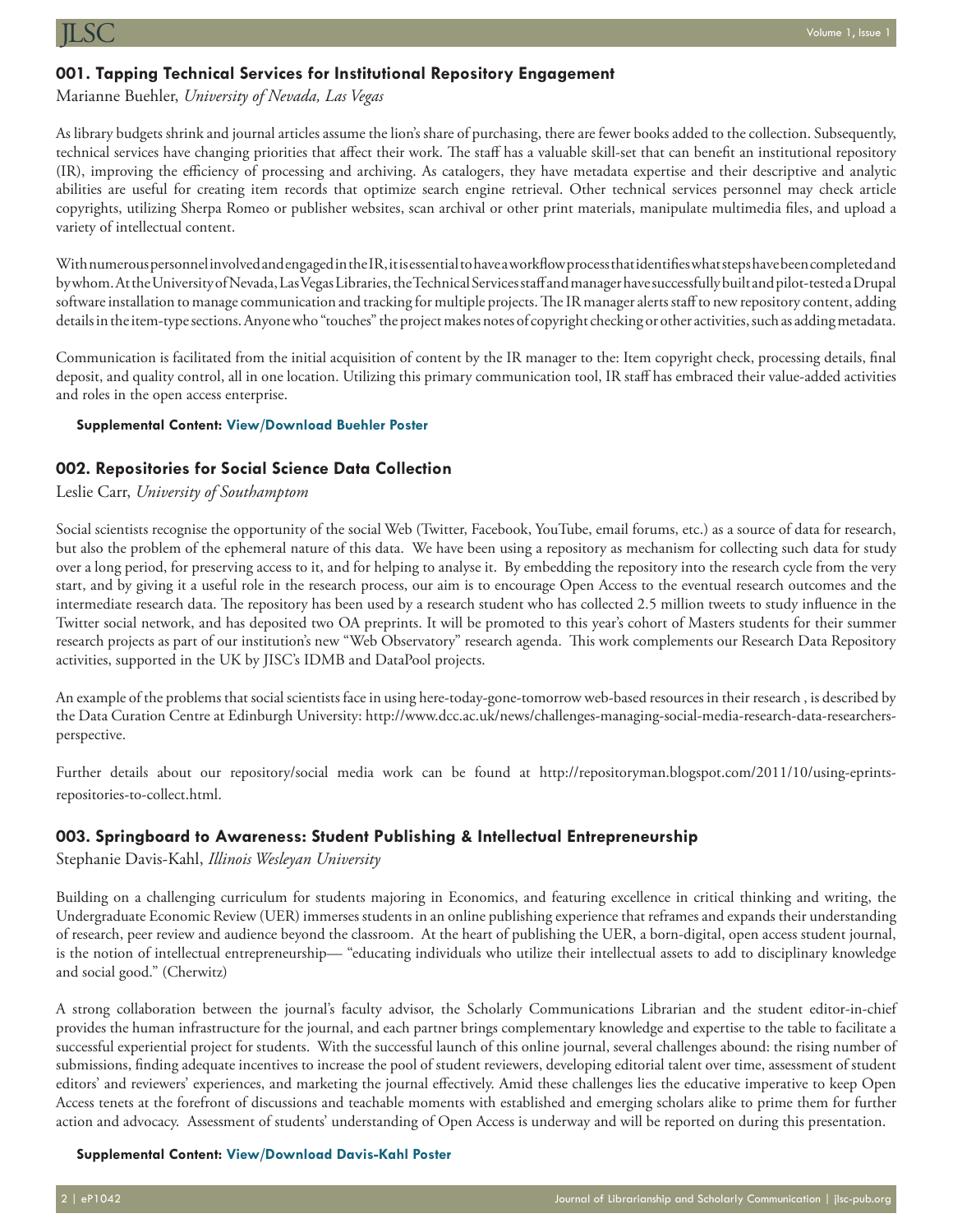

#### **004. Blazing a TRAIL: A Shared Vision and Collaboration Lead to Digitization, Open Access and Preservation of U.S. Government Technical Reports\***

Mel DeSart, *University of Washington*

What do you get when you combine:

- Tens of thousands of technical reports from academic library collections
- Engineering and government document librarians from over a dozen different institutions
- Two large academic library consortia
- A handful of different content digitizers
- Google
- Hathi Trust
- A cataloging/metadata creation operation
- Roughly 50 (and increasing monthly) entities of various kinds, both public and private, U.S. and beyond
- A goal and a grassroots effort to make openly accessible some of the most underutilized collections in academic libraries

You get TRAIL, the Technical Report Archive and Image Library: a collaboratively developed, openly accessible resource being used by people all over the globe. TRAIL began in 2006 as an initiative of the Greater Western Library Alliance and is now a Global Resource Network at the Center for Research Libraries. To date TRAIL has digitized and created metadata for over 28,000 U.S. government agency technical reports (well over 2.25 million pages), with more being processed daily. All are freely searchable and accessible via [http://www.technicalreports.org.](http://www.technicalreports.org) For more information on TRAIL, see [http://www.crl.edu/grn/trail.](http://www.crl.edu/grn/trail)

TRAIL might simply be labeled as yet another digitization project, and at its core that's what it is. But that's not WHY it is. TRAIL exists because the participants listed above recognized that there was an incredible wealth of technical/historical content within academic library collections that was virtually inaccessible because the vast majority of it is not cataloged. TRAIL makes that content digital, discoverable, and openly accessible.

#### **Supplemental Content: [View/Download DeSart Poster](http://jlsc-pub.org/cgi/viewcontent.cgi?filename=2&article=1042&context=jlsc&type=additional)**

#### **005. Dataset to DOI Using SWORD**

Ann Devenish, *Marine Biological Laboratory and the Woods Hole Oceanographic Institution*

This poster describes the tools and processes by which datasets are deposited in an institutional repository (IR) and digital object identifiers (DOI) are acquired.

The Marine Biological Laboratory/Woods Hole Oceanographic Institution (MBLWHOI) Library and the Biological and Chemical Oceanography Data Management Office (BCO-DMO) have developed tools and processes to automate the ingestion of datasets and metadata from BCO-DMO for deposit into the Woods Hole Open Access Server (WHOAS) institutional repository. The system also incorporates functionality for BCO-DMO to request a DOI from the Library and streamlines the process by which XML files are generated for DOI deposit with CrossRef, a DOI registration agency.

This partnership allows the Library to work with a trusted data repository to ensure high quality data while the data repository utilizes library services and is assured of a permanent archive of the copy of the data extracted from the repository database. This research is being conducted by a team of librarians, data managers and scientists that are collaborating with representatives from the Scientific Committee on Oceanic Research (SCOR) and the International Oceanographic Data and Information Exchange (IODE) of the Intergovernmental Oceanographic Commission (IOC).

#### **Supplemental Content: [View/Download Devenish Poster](http://jlsc-pub.org/cgi/viewcontent.cgi?filename=3&article=1042&context=jlsc&type=additional)**

#### **006. Education Scholars' Perceptions and Practices toward Open Access Publishing\***

Lori Ellingford, *Arizona State University |* Sarah K. Brem, *Arizona State University*

Although OA publishing has been available since 1998, we know little regarding scholars' perceptions of and motives for publishing in OA outlets. Among the disciplines using OA, Education has been relatively slow to adopt, yet the potential impact of OA could make OA one of the most important innovations in Education in the past few decades. We surveyed Education scholars using a 48-item survey. The survey contained subscales focusing on contemporary OA themes—issues identified through a comprehensive analysis of the major outlets for scholarly news in Education. Through open and axial coding, we extracted 9 themes, including ease of access and publishing, costs, support from colleagues and administrators, and perceived quality of OA outlets. *(cont'd following page)*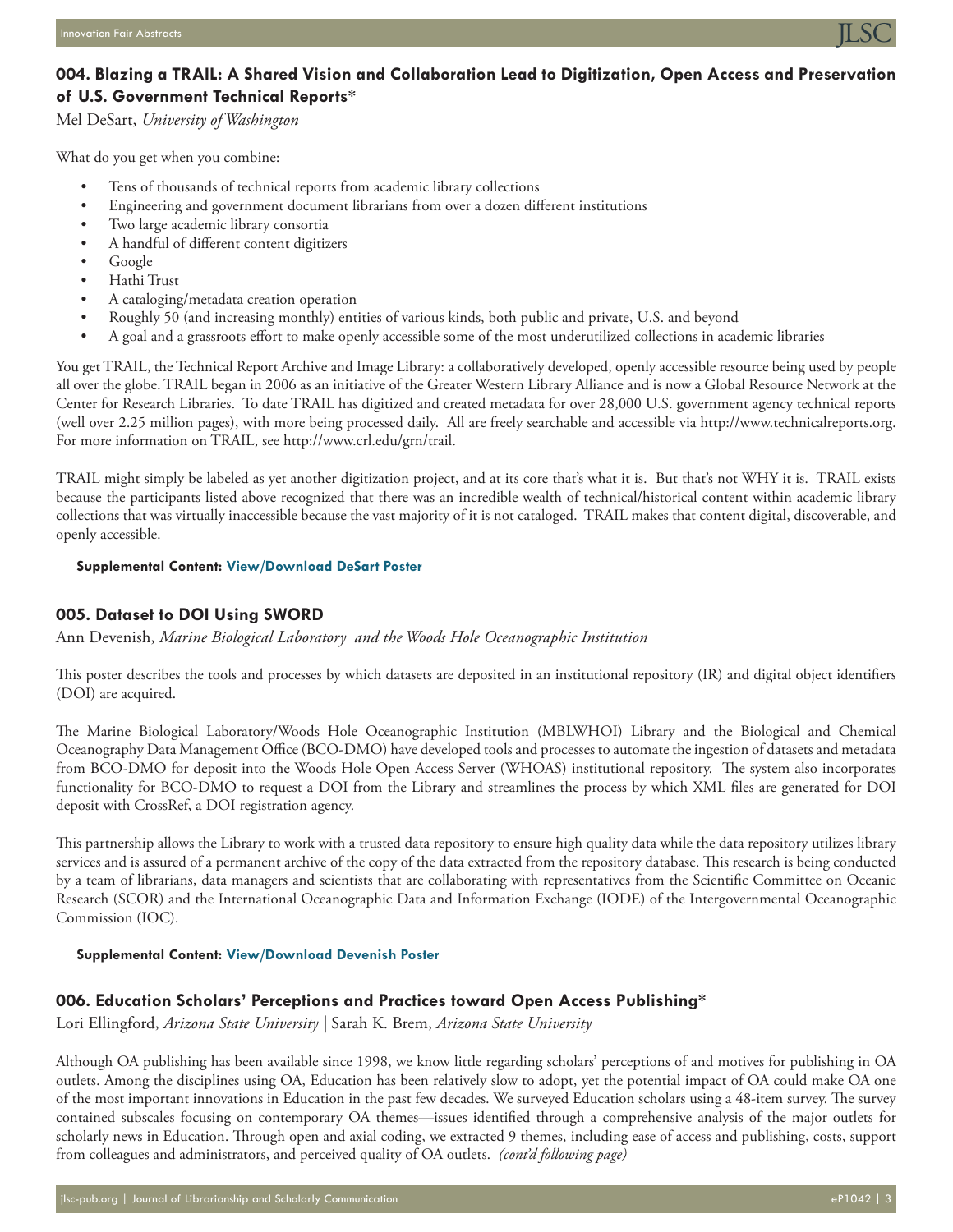The sample comprised authors who were published between the years 2007-2010 at two OA journals based in the U.S. One hundred twenty-six individuals participated (56% response rate). The survey showed moderate to high reliability using Cronbach's alpha. Among our significant findings: (1) Non-tenured faculty find it easier to use OA journals as opposed to print journals. (2) Non-tenured faculty believe it easier to get published in OA journals. (3) Scholars with 16+ publications and scholars at public universities find OA attractive because of low publication costs. (4) Compared to private institutions, scholars at public universities are more likely to read OA journals. (5) Scholars with less than 5 publications expressed hesitation to publish in OA journals.

We will discuss the implications of our results, focusing on how to improve perceptions and use of OA outlets.

#### **Supplemental Content: [View/Download Ellingford/Brem Poster](http://jlsc-pub.org/cgi/viewcontent.cgi?filename=4&article=1042&context=jlsc&type=additional)**

#### **007. Open Access Under the Radar: Embedding Discussion in Undergraduate Curriculum**

Isaac Gilman, *Pacific University*

Many attempts at open access advocacy are easily avoided by uninterested students and faculty—workshops, speakers, presentations at faculty meetings, or other one-off events. However, embedding investigation of open access into relevant curriculum ensures that students will have to engage with the issues—and will hopefully become interested and informed advocates for open access. At Pacific University, library faculty currently offer a 2-credit course on scholarly journal publishing for undergraduate students. Through lectures, discussions and assignments (including in-class debates) related to scholarly publishing, students have the opportunity to explore the economics, politics and practical considerations of open access to the scholarly literature.

After two years as a pilot, the course has recently been approved as a permanent annual offering in the University's course catalog, and will be a core offering in a new undergraduate minor in editing and publishing that has been collaboratively developed by Library and English Department faculty. As it develops further, the course is also intended to provide training for student assistants who are employed by the Library to support its repository and publishing services—which serve to further advance discussion of open access on campus.

#### **Supplemental Content: [View/Download Gilman Poster](http://jlsc-pub.org/cgi/viewcontent.cgi?filename=5&article=1042&context=jlsc&type=additional)**

#### **008. GKR: Cooperative Repository Services**

#### Marlee Givens, *Georgia Institute of Technology*

In 2009, the Institute of Museum and Library Services (IMLS) awarded the Georgia Institute of Technology a 3-year grant to initiate the GKR statewide repository service in Georgia. The GKR's merit lies in its replicable practices and technology solutions for inter-institutional collaborations supporting scholarly communication. The GKR service provides: 1) hosting of independent DSpace instances for GKR participating institutions; 2) a central DSpace repository of harvested metadata from existing and hosted institutional repositories; 3) IRrelated services that include guidance and training on metadata, content submission and rights management, digital preservation, and content digitization; and 4) a new, open source repository collection mapping tool to create a common discipline-based taxonomy across repositories with dissimilar academic and research vocabularies. With this open source tool, the GKR addresses a central challenge for statewide repositories -- joining content from partner institutions into a common system, which users can both browse and search centrally. The GKR mapping tool allows partners to map entire repository collections to discipline-based collections in the central repository using just a Web browser. The resulting mapping data is used when ingesting partners' metadata to bring together their disparate content under a common taxonomy. In August, the GKR service is hosting a symposium on statewide and consortial repositories for other states and consortia considering the establishment of IR services, and a hands-on workshop for those interested in learning more about Georgia's approach to developing cooperative repository services.

#### **009. "Google, and Twitter, and Bitly—oh my!": Novel Approaches to Repository Collection Development**

Robert Hilliker, *Columbia University* 

In order to capitalize on the recent increase in traffic to Academic Commons, the digital research repository of Columbia University and its affiliates, we have implemented a couple of new collection development strategies that focus on faculty who are strongly motivated to enhance their visibility on the Web.

The first is using a set of weekly Google Alerts and RSS feeds to track mentions of Columbia researchers in the news media. We then contact them with a customized outreach message inviting them to deposit their work. We also tweet about new content added in this way.

The second is emailing Columbia researchers a monthly usage report for their content detailing how many times each of their works in the repository has been viewed and downloaded, both that past month, and over their lifetime. This report also includes a link to our newly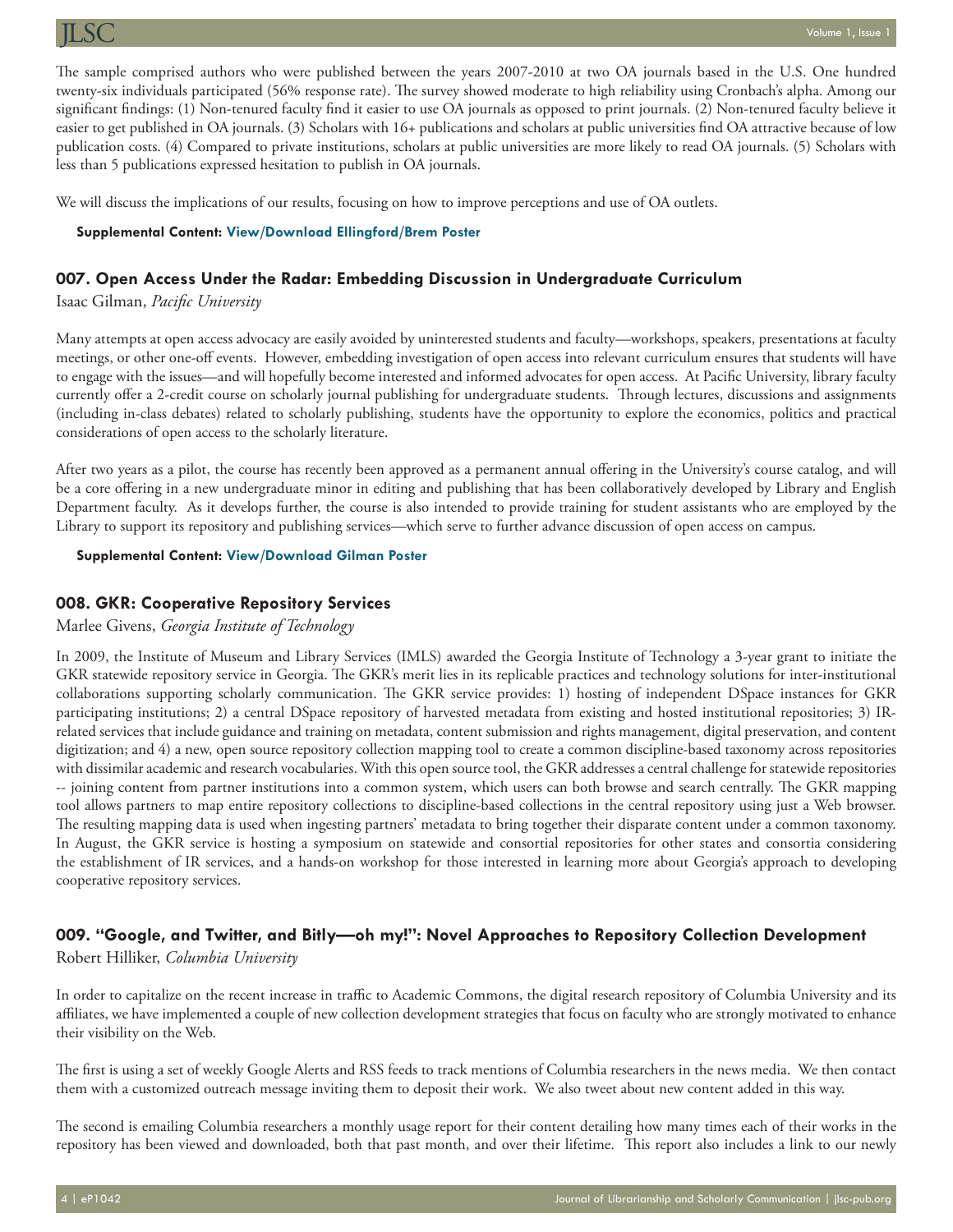

designed self-deposit form, thereby providing a gentle, but regular, reminder to faculty about the value of adding their work to the repository. The third is to further enhance the visibility of Academic Commons content by faculty in the news by coining a<Bit.ly> URL that points to a dynamically-generated search results page for their content and then using Twitter to push that URL out to relevant Twitter feeds, including the faculty member's and those of the department or center with which they are affiliated. We also use hashtags to take advantage of the additional boost to visibility that they can provide.

Together these efforts have proved highly successful at motivating faculty to deposit their work in an ongoing fashion: every week we identify a dozen or more researchers and anywhere from a third to half respond by depositing work in the repository; every month over 1,000 email stats reports go out and, as a result, dozens of new items are deposited; several times a week we tweet about this content, generating hundreds of additional pageviews and downloads every month.

#### **Supplemental Content: [View/Download Hilliker Poster](http://jlsc-pub.org/cgi/viewcontent.cgi?filename=6&article=1042&context=jlsc&type=additional)**

#### **010. VIVO: A Partner for Open Discovery**

#### Kristi L. Holmes, *Washington University in St. Louis School of Medicine*

VIVO is an open source semantic web platform that enables the discovery of research and scholarship across disciplinary and administrative boundaries through interlinked profiles of people and other research-related information. VIVO is populated with information about researchers – allowing them to highlight areas of expertise, display academic credentials, visualize academic and social networks and display information such as publications, grants, teaching, service, and more. Profile information can be programmatically imported from authoritative data sources such as institutional records and bibliographic and grant databases. Moreover, VIVO provides a way to highlight the efforts of an organization's researchers in Open Access journals and offers institutions an elegant way to highlight their institutional repository as a critical campus resource.

By storing data in RDF and using standard ontologies, the information in VIVO can either be displayed in a human-readable web page or delivered to other systems as RDF, allowing the open researcher data in VIVO to be harvested, aggregated, and integrated into the Linked Open Data cloud. Data reuse and repurposing enhances the accuracy and currency of the data while increasing efficiencies across an organization. VIVO and other compatible applications produce a rich network of information across institutions, organizations, and agencies that can be searched to foster collaboration and enable open research discovery. The VIVO software and ontology are publicly available at http://vivo.sourceforge.net along with content that supports implementation, adoption, and development efforts around the world. To learn more about VIVO, please visit http://vivoweb.org/. VIVO is supported by NIH Award U24 RR029822.

#### **Supplemental Content: [View/Download Holmes Poster](http://jlsc-pub.org/cgi/viewcontent.cgi?filename=7&article=1042&context=jlsc&type=additional)**

#### **011. Metadata for the Lifecycle of Research Data**

#### Rhonda Marker, *Rutgers University*

There are many ways of depicting the life cycle of research data, and this is just one of them. I've chosen to show some of the complex objects that are created at many different point of that cycle. But what I want to focus on especially is the role of metadata.

At the Rutgers University Libraries, we are prepared to manage the full life cycle of research data and its related components. We are developing a Research Data Metadata Application Profile that can be applied to the data itself, to the research context, and to the objects associated with the data. The few metadata elements and vocabularies depicted here are meant to challenge your imagination and encourage discussion. It certainly has been a challenge to us! The file formats alone test even the most experienced data librarian! We have applied this metadata to the several research data projects archived in our institutional repository, RUcore.

In the process of identifying metadata elements and vocabularies for data, we are developing vocabularies that we believe are common to data objects and the research process in a wide variety of contexts. We recognize the need for collaboration to develop shared best practices and in some cases even standard core element sets and vocabularies.

We don't have all the answers, but we begin with these questions:

- How can we best develop these shared guidelines and practices?
- How do we involve the appropriate stakeholders in this process?

#### **Supplemental Content: [View/Download Marker Poster](http://jlsc-pub.org/cgi/viewcontent.cgi?filename=8&article=1042&context=jlsc&type=additional)**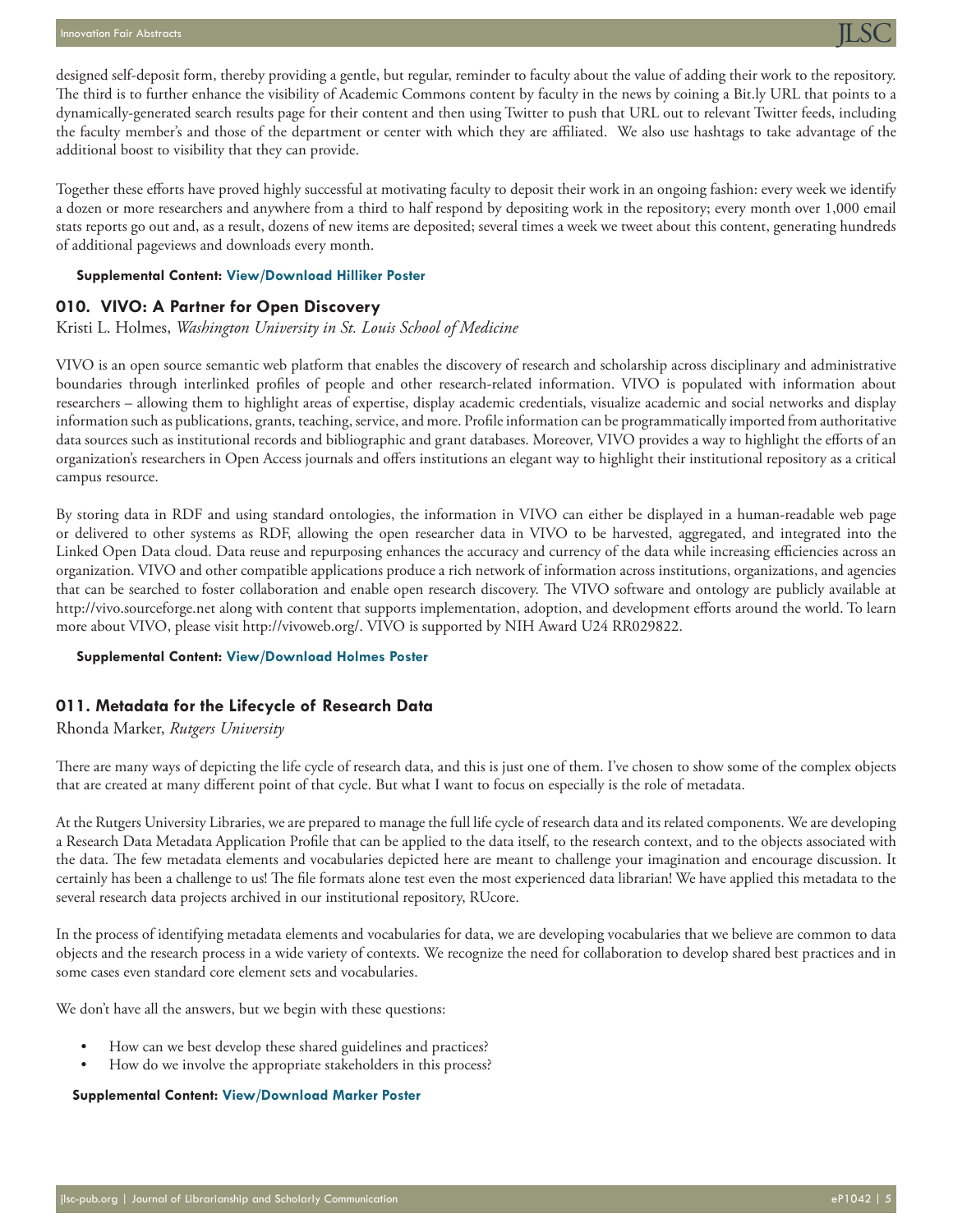#### **012. UCLA's Collaborative Open Access Mashup: Graduate Students, Librarians, and Layers of Service**

Stacey Meeker, *University of California, Los Angeles*

Just steps away from the birthplace of the Internet on the UCLA campus, graduate students and librarians are working to create a campuscentered, distributed model of Open Access support. Graduate student funded and supported journals [\(http://gsa.asucla.ucla.edu/services/](http://gsa.asucla.ucla.edu/services/publications) [publications](http://gsa.asucla.ucla.edu/services/publications)) collaborate with the UCLA Library and the University of California's eScholarship ([http://www.escholarship.org\)](http://www.escholarship.org), bringing together old and new tools, expertise, imagination, and elbow grease to open up the generic black box of campus-based OA publishing and make its engine purr.

The components of an Open Access publishing model that doesn't make its authors pay to publish exist on most campuses, but very often the publishing picture is fragmented. Programs based in departments, centers, libraries, or student organizations are left to run in isolation, leaving the power of distributed resources and knowhow untapped. Improvements to the individual operations of funders, editors, production experts, IT units, libraries, and administrators are often made without the benefit of a unifying view.

Here at UCLA we have successfully integrated key programs involved in scholarly communications. UC's eScholarship program makes an evolving OA publishing platform available to all campuses in the system. The UCLA Library's Scholarly Communications and Licensing unit [\(http://staff.library.ucla.edu/scl/index.html\)](http://staff.library.ucla.edu/scl/index.html) offers liaison support and intellectual property advice. UCLA's unique Graduate Students Association Publications program provides financial support through student fees and production and intellectual support through the GSA Media Studio. The synergy generated by the close interoperation of these programs allows us to create a replicable, collaborative, dynamic, scalable Open Access mashup.

#### **Supplemental Content: [View/Download Meeker Poster](http://jlsc-pub.org/cgi/viewcontent.cgi?filename=9&article=1042&context=jlsc&type=additional)**

#### **013. IR Workflow Management System: Using Web of Science and RefWorks**

Jenny Oleen, *Kansas State University*

A major component of OA outreach at Kansas State University is using updates from Web of Science to identify recent articles authored by KSU faculty. We contact authors individually via e-mail and invite them to deposit the article in our IR, the K-State Research Exchange. By contacting authors when the article is first published, we have greater success in obtaining their final manuscript, if required for deposit.

The Library does the entire deposit on behalf of faculty and uses an account from the university-wide RefWorks license to manage the deposit workflow. Refworks has several features that lend itself to this role, including

- User defined fields for adding notes. We use these fields to note the author's email address, if an author has been contacted, if we're waiting for reply, etc.
- The ability to group items into folders, which facilitates sharing the workload among several staff. For example, those items for which we need to verify publisher policies can be placed in one folder; items that are ready to deposit can be placed in another folder.
- The ability to attach a file, such as the author's manuscript, to a record in RefWorks.

This approach has enabled us to increase the number of items deposited, cut down on processing time, and most importantly, interest a greater number of faculty in depositing their work. Although we have used Web of Science and RefWorks, most institutions have access to similar journal databases and bibliographic software (EndNote, Zotero) that can serve this purpose.

#### **Supplemental Content: [View/Download Oleen Poster](http://jlsc-pub.org/cgi/viewcontent.cgi?filename=10&article=1042&context=jlsc&type=additional)**

#### **014. OpenSky: Linking Open Scholarship with Equipment and Services**

Jennifer Phillips, *National Center for Atmospheric Research*

OpenSky is the open access institutional repository for the National Center for Atmospheric Research (NCAR). OpenSky supports the atmospheric science community by providing free and open access to NCAR research, increasing the visibility and impact of that research. OpenSky also supports the University Corporation for Atmospheric Research (UCAR), the management entity for NCAR, by providing metrics for internal reporting requirements. OpenSky contains a variety of materials, including peer-reviewed, published articles; proceedings, presentations, and posters; NCAR technical reports; and archival materials. While OpenSky is in many ways a typical open access repository, in addition to cataloging and serving documents, we are tracking the relationships between published scholarship in our repository and the UCAR assets and services used to create that scholarship. For example, a significant amount of geoscience scholarship relies on the use of NCAR's supercomputing facilities. By tracing the relationship between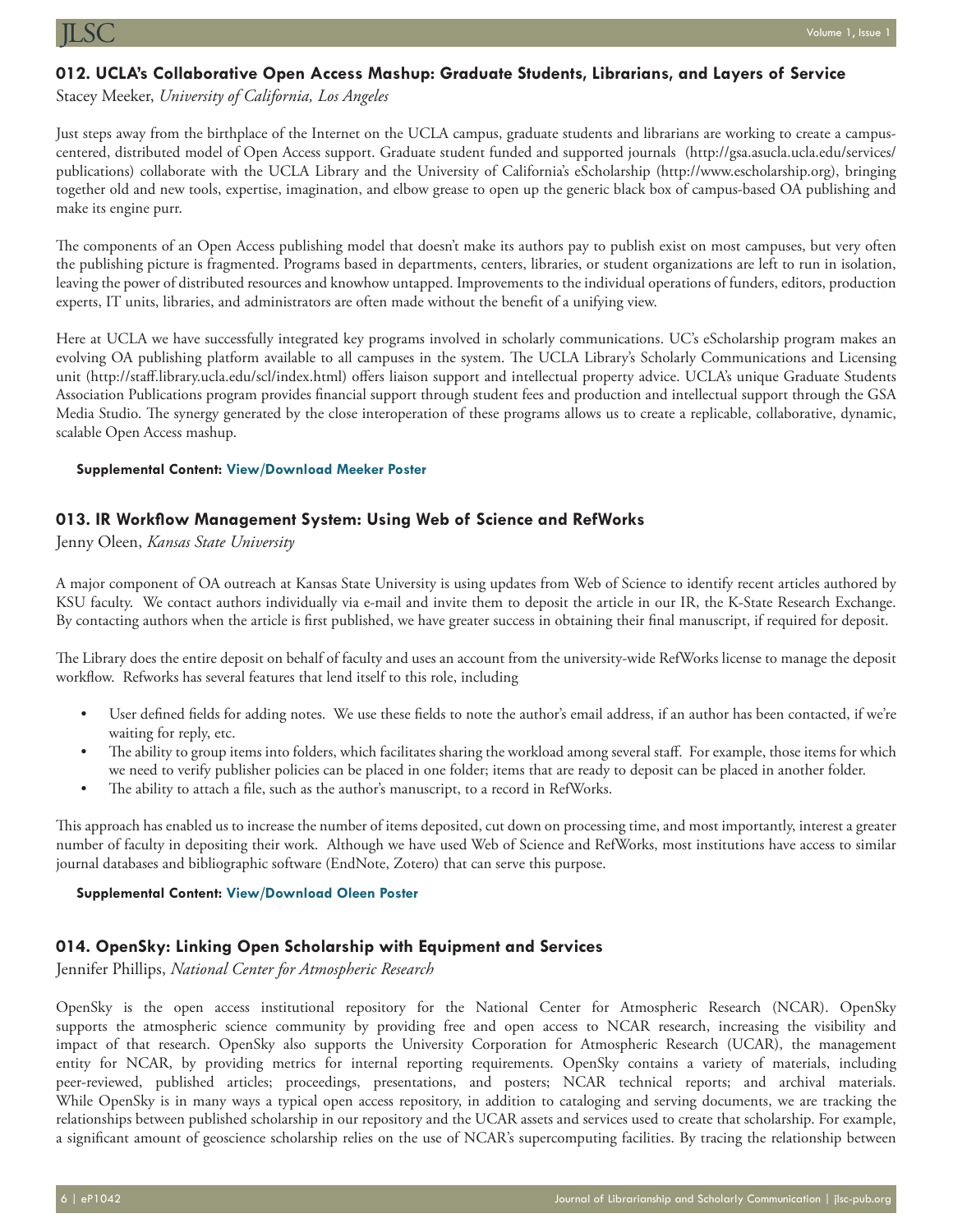

computing time and the resulting publications, we begin to be able to trace the impact that supercomputing facilities have on the scientific community. We have developed controlled vocabularies for OpenSky that will allow us to manage such linkages between citations for publications and the UCAR services and equipment they used. Another related initiative is to link UCAR-managed datasets to publications in OpenSky by working with UCAR data centers to assign Digital Object Identifiers (DOIs) to datasets and create web-based dataset-to-publication linkages. Through these initiatives, OpenSky manages not only the intellectual output of our scientists and engineers, but also the relationships between organizational assets and the broader scholarly record.

#### **015. Total-impact: Aggregating Evidence of Scholarly Impact on the Social Web**

Jason Priem, *University of North Carolina at Chapel Hill*

Citation studies have established OA's value for enhancing traditional impact. However, until now it's been difficult or impossible to measure the presumed OA impact on clinical practice, public awareness, and informal scholarly discussion. This is changing, though; the discussion and use of scholarly products is moving online, giving us a chance to measure these once-hidden impacts.

Total-impact ([http://total-impact.org\)](http://total-impact.org) is a free, open-source Web application that makes these "invisible impacts" visible. Users input research products—from datasets to articles to code repositories—and get back a report showing discussion, uses, and downloads of these products across Wikipedia, Twitter, Facebook, Mendeley, and many other Web environments. These reports are produced in real time and can be shared, downloaded, or embedded in a blog or publishing platform.

We're excited about total-impact because it makes this data freely available to all, and can support a reward system in which decisionmakers look beyond the Impact Factor to promote accessibility, engagement, and a broader understanding of "impact." Ultimately, tools like total-impact could help support a new ecosystem of scholarly communication in which evaluation becomes a more collaborative, open, crowdsourced endeavour.

#### **016. Open Content and the BHL: Breathing New Life into Old Data**

Trish Rose-Sandler, *Missouri Botanical Garden*

The Biodiversity Heritage Library (BHL) is a consortium of natural history and botanical libraries that cooperate to digitize and make accessible the legacy literature of biodiversity held in their collections and to make that literature available for open access and responsible use as a part of a global "biodiversity commons." The primary principles of the BHL are to be **Extensive**, **Open**, and **Global**. We'll discuss how the principle of **Open** has driven decisions to provide historic content in as many forms as possible for others to harvest and reuse. We'll highlight some creative uses of BHL data by other projects and individuals and finally we'll discuss some factors that we believe are key to making open content more successful.

#### **Supplemental Content: [View/Download Rose-Sandler Poster](http://jlsc-pub.org/cgi/viewcontent.cgi?filename=11&article=1042&context=jlsc&type=additional)**

#### **017. Promoting Open Access Resources Beyond Faculty: BYU's Scholarly Communication Services**

Elizabeth Smart, *Brigham Young University*

Brigham Young University's Harold B. Lee Library (HBLL) strives to support faculty in all areas of scholarly communication by hosting a range of tools to help them improve the visibility of their scholarly work, make their work accessible to other researchers, and manage digital scholarship. Specific resources focused on these goals include ScholarsArchive (an open access institutional repository; [http://lib.byu.edu/sites/](http://lib.byu.edu/sites/scholarsarchive) [scholarsarchive/](http://lib.byu.edu/sites/scholarsarchive)) and the Scholarly Periodicals Center (digital publishing services; <https://ojs.lib.byu.edu/spc/index.php/index>).

Teaching faculty have traditionally been the sole target for promotion of HBLL's scholarly communication services. More recently, HBLL has expanded its efforts to new audiences on campus, including public relations specialists, department and college assistants, and student publishing advocates. Like the library, these campus professionals are also tasked with supporting the scholarly and creative work of faculty and students, and with making the products of faculty work more visible. For example, some academic colleges employ public relations specialists who are eager to increase the visibility of faculty research to the media and college alumni. Institutional repositories are useful tools for public relations professionals because IRs provide free access to faculty research for the media, alumni and other interested readers. HBLL has also been working with advocates for student publishing who are seeking sustainable ways to feature student work. Library-hosted open repositories and digital publishing services help these advocates as they mentor students in producing student journals and scholarly conferences. *(cont'd following page)*